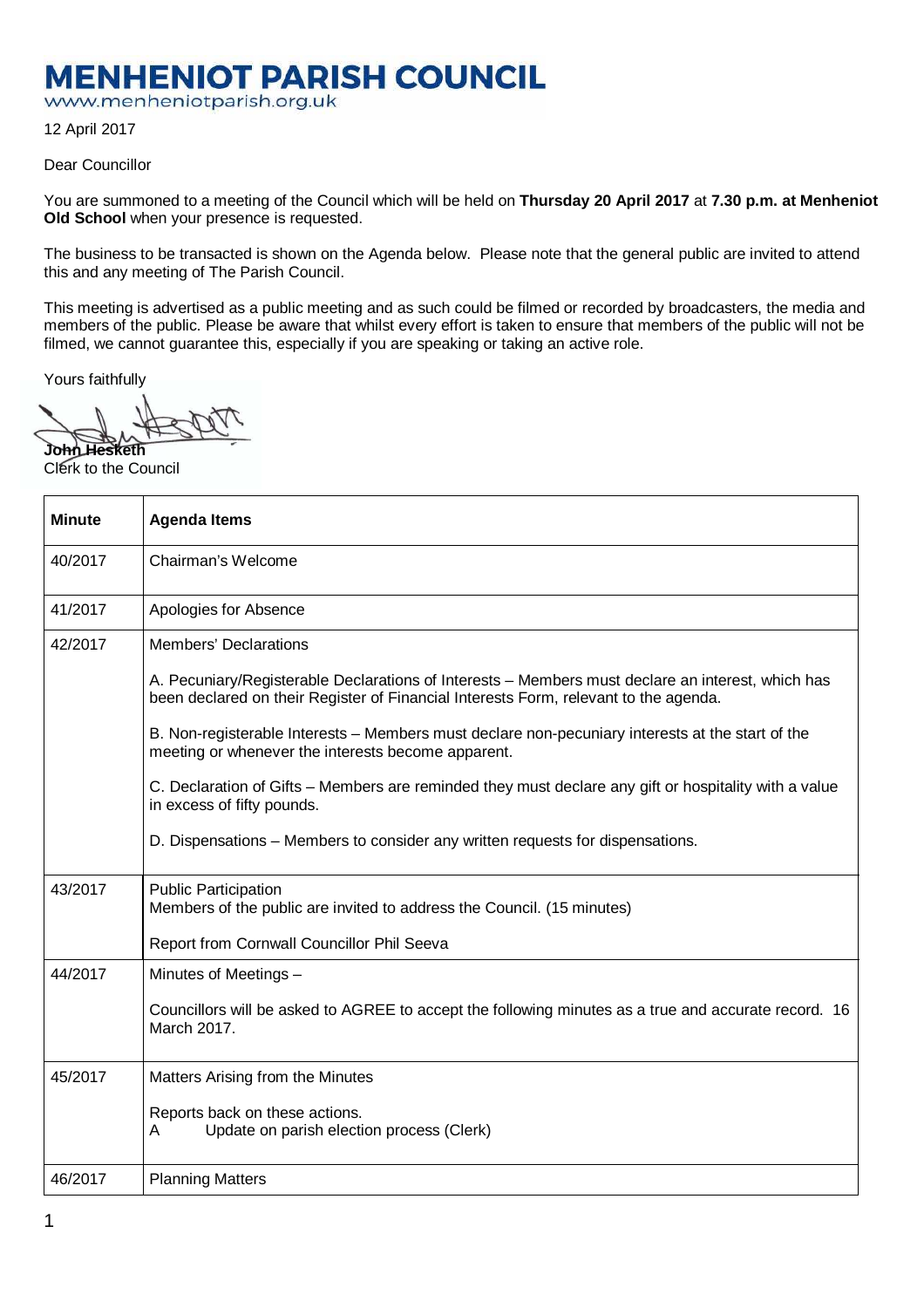|         | To agree the parish council's response to Cornwall Council consultations on new planning<br>A<br>applications received before the agenda was finalised:                                                                                                                                                                                                                                                                                                                                                                                                                                                                                                                      |                                                  |                                                                                         |        |    |        |  |  |  |  |
|---------|------------------------------------------------------------------------------------------------------------------------------------------------------------------------------------------------------------------------------------------------------------------------------------------------------------------------------------------------------------------------------------------------------------------------------------------------------------------------------------------------------------------------------------------------------------------------------------------------------------------------------------------------------------------------------|--------------------------------------------------|-----------------------------------------------------------------------------------------|--------|----|--------|--|--|--|--|
|         | 24.03.17 PA17/02465<br>Applicant: Mr Lavers<br>Location: Trouts Mill, Menheniot                                                                                                                                                                                                                                                                                                                                                                                                                                                                                                                                                                                              | Proposal: Construction of flood defence          |                                                                                         |        |    |        |  |  |  |  |
|         | 26.04.17 PA17/02841<br>Applicant: Mr & Mrs Lord<br>Location: Fourgates, Menheniot                                                                                                                                                                                                                                                                                                                                                                                                                                                                                                                                                                                            |                                                  | Proposal: Erection of a single storey extension and replacement front porch.            |        |    |        |  |  |  |  |
|         | 27.04.17 PA17/03007<br>Applicant: Mr Simon Fitton<br>Location: Crosswys<br>Proposal: Change of use of agricultural land for the formalisation od temporary residential dwelling.                                                                                                                                                                                                                                                                                                                                                                                                                                                                                             |                                                  |                                                                                         |        |    |        |  |  |  |  |
|         | В<br>Any applications received by Cornwall Council by the time of the meeting. Information only.                                                                                                                                                                                                                                                                                                                                                                                                                                                                                                                                                                             |                                                  |                                                                                         |        |    |        |  |  |  |  |
|         | C<br>Planning applications approved by Cornwall Council - Information only.<br>17.03.2017 PA16/11717 APPROVED<br>Applicant: Mr Mark Wilson<br>Location: Jaxons Barn Pengover Farm Pengover Green PL14 3NH<br>Proposal: Conversion of redundant agricultural buildings to two dwellings, demolition of pole barn,<br>landscaping and creation of new access<br>PA17/02585 30 March 2017<br>Trewint Farm Trewint Road Menheniot PL14 3RE<br>Address<br>Proposal<br>Prior Notification of agricultural development, namely the erection of a steel framed<br>building to be used for the storage of agricultural machinery and straw<br>Decision<br>Prior approval not required |                                                  |                                                                                         |        |    |        |  |  |  |  |
|         |                                                                                                                                                                                                                                                                                                                                                                                                                                                                                                                                                                                                                                                                              |                                                  |                                                                                         |        |    |        |  |  |  |  |
|         |                                                                                                                                                                                                                                                                                                                                                                                                                                                                                                                                                                                                                                                                              |                                                  |                                                                                         |        |    |        |  |  |  |  |
|         | Planning applications refused by Cornwall Council or withdrawn by the applicant. Information<br>D<br>only. None.                                                                                                                                                                                                                                                                                                                                                                                                                                                                                                                                                             |                                                  |                                                                                         |        |    |        |  |  |  |  |
|         | Е                                                                                                                                                                                                                                                                                                                                                                                                                                                                                                                                                                                                                                                                            | <b>Planning Appeals: None</b>                    |                                                                                         |        |    |        |  |  |  |  |
|         | F<br>Review of planning application PA16/11451 Easterbrook. Councillors will be updated on new<br>advice relating to this application.                                                                                                                                                                                                                                                                                                                                                                                                                                                                                                                                       |                                                  |                                                                                         |        |    |        |  |  |  |  |
| 47/2017 | <b>Financial Matters</b>                                                                                                                                                                                                                                                                                                                                                                                                                                                                                                                                                                                                                                                     |                                                  |                                                                                         |        |    |        |  |  |  |  |
|         | A<br>schedule and agree payment.                                                                                                                                                                                                                                                                                                                                                                                                                                                                                                                                                                                                                                             |                                                  | Accounts for Payment - Schedule 2016/17 - Period 1- Members are to consider the payment |        |    |        |  |  |  |  |
|         | <b>Payments Schedule</b>                                                                                                                                                                                                                                                                                                                                                                                                                                                                                                                                                                                                                                                     |                                                  | Mar 2017                                                                                | Period | 12 |        |  |  |  |  |
|         | <b>Date</b>                                                                                                                                                                                                                                                                                                                                                                                                                                                                                                                                                                                                                                                                  | Payee                                            | <b>Description</b>                                                                      | CQ     |    | £      |  |  |  |  |
|         | 20/04/2017                                                                                                                                                                                                                                                                                                                                                                                                                                                                                                                                                                                                                                                                   | Cornwall Council                                 | <b>NNDR Sports Ground</b>                                                               | 1678   | £  | 29.91  |  |  |  |  |
|         | 20/04/2017                                                                                                                                                                                                                                                                                                                                                                                                                                                                                                                                                                                                                                                                   | Wicksteed Playgrounds                            | Reapirs                                                                                 | 1679   | £  | 79.87  |  |  |  |  |
|         | 20/04/2017                                                                                                                                                                                                                                                                                                                                                                                                                                                                                                                                                                                                                                                                   | Rob Craig                                        | Ground maintenance                                                                      | 1680   | £  | 360.00 |  |  |  |  |
|         | 20/04/2017                                                                                                                                                                                                                                                                                                                                                                                                                                                                                                                                                                                                                                                                   | <b>John Hesketh</b>                              | Expenses                                                                                | 1681   | £  | 22.11  |  |  |  |  |
|         | 20/04/2017                                                                                                                                                                                                                                                                                                                                                                                                                                                                                                                                                                                                                                                                   | <b>Cornwall Council</b>                          | <b>Local Plan</b>                                                                       | 1682   | £  | 120.00 |  |  |  |  |
|         | 28/04/2017                                                                                                                                                                                                                                                                                                                                                                                                                                                                                                                                                                                                                                                                   | John Hesketh                                     | Salary                                                                                  | 1683   | £  | 522.00 |  |  |  |  |
|         |                                                                                                                                                                                                                                                                                                                                                                                                                                                                                                                                                                                                                                                                              |                                                  |                                                                                         |        |    |        |  |  |  |  |
|         |                                                                                                                                                                                                                                                                                                                                                                                                                                                                                                                                                                                                                                                                              |                                                  |                                                                                         |        |    |        |  |  |  |  |
|         | £ 1,133.89<br>All cheque payments today                                                                                                                                                                                                                                                                                                                                                                                                                                                                                                                                                                                                                                      |                                                  |                                                                                         |        |    |        |  |  |  |  |
|         | B                                                                                                                                                                                                                                                                                                                                                                                                                                                                                                                                                                                                                                                                            | Direct Bank Payment & Receipts. For information. |                                                                                         |        |    |        |  |  |  |  |